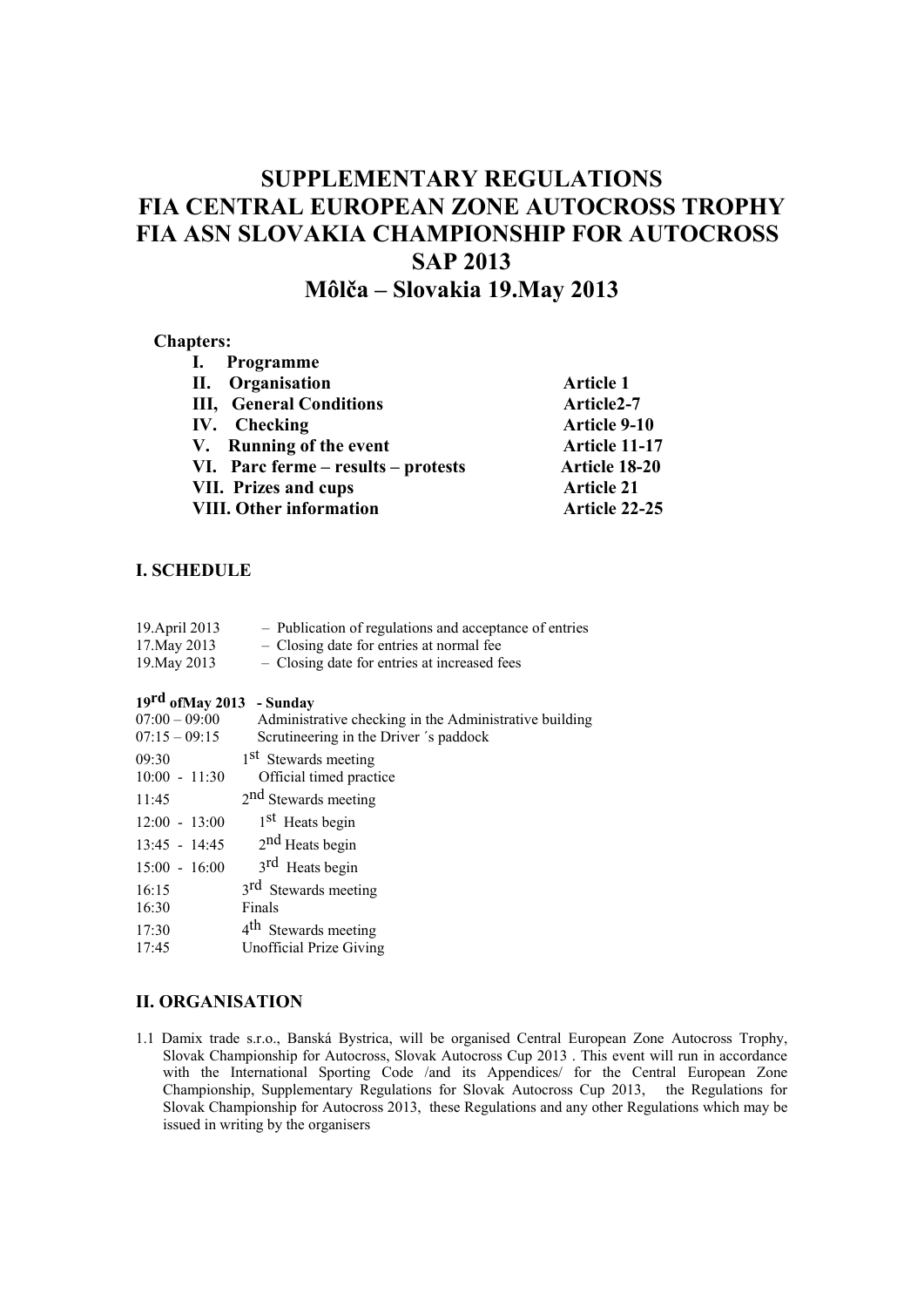1.2. Organising committee:

 President: Igor Škrovina Members: Ing. Jozef Vačko, Boris Falťan

- Secretariat: Damix trade s.r.o. Bernolákova 9 SK-974 05 Banská Bystrica<br>Tel: Jeor Škrovina Igor Škrovina 0915 834 533 Boris Falt'an 0907 177 662<br>Vačko 0905 230 898 Ing Jozef Vačko e-mail:jozefvacko@azet.sk
- 1.3. Officials

| Chairman of the Stewards: | Bohuslav Slivka             | SК |
|---------------------------|-----------------------------|----|
| Stewards:                 | Viliam Bebej                | SK |
|                           | Sándor Gerlei               | H  |
| Clerk of the course:      | Jozef Vačko                 |    |
| Secretary of the Meeting: | Michaela Bebejová           |    |
| Economist:                | Emília Lacenová             |    |
| Chief Scrutineer:         | Ing. Boris Kamiňskýj        |    |
| Chief Timekeeper:         | Pavol Bednárik              |    |
| Safety Officer:           | Pavel Pecník                |    |
| Chief Medical Officer:    | Rescue ambulance B.Bystrica |    |
| Drivers' Liaison Officer: | Igor Škrovina               |    |
| Paddock chief:            | Pavel Garaj                 |    |
| Track chief:              | Ján Mesík                   |    |
| Startline:                | Rudolf Kováčik, Pavel Garaj |    |
| Judges:                   | Patrik Martinský            |    |
|                           | Milan Mišo                  |    |
|                           | Miroslav Krupa              |    |
|                           | Marek Mihalčiak             |    |

- 1.4. Official notice board
	- In the driver's paddock for specification of races, executive adjustments, publication of results

## **III. GENERAL CONDITIONS**

- 1. Generally
- 1.1. This event will count for: :

The 2013 Central European Zone Autocross Trophy: Touring Autokros, Super Buggy, Buggy 1600, Touring Autokros 1600 Junior Buggy

, The 2013 Slovak Autocross Championship : Touring Autokros, Super Buggy, Buggy 1600,

Junior Buggy, Touring Autokros 1600,<br>The 2013 Slovak Autocross Cup: H1,H2,H3,H4,H5,H6,H7.

## 1.2. Description of circuit

| Place:              | Môlča – Banská Bystrica - Autocross Area                            |
|---------------------|---------------------------------------------------------------------|
| Length:             | 980 m                                                               |
| Width of the start: | 18 m                                                                |
| Maximum width:      | $20 \text{ m}$                                                      |
| Minimum width:      | 12 m                                                                |
| Location:           | On the route from Banská Bystrica to Brezno through Šálková village |
|                     | toMôlča village                                                     |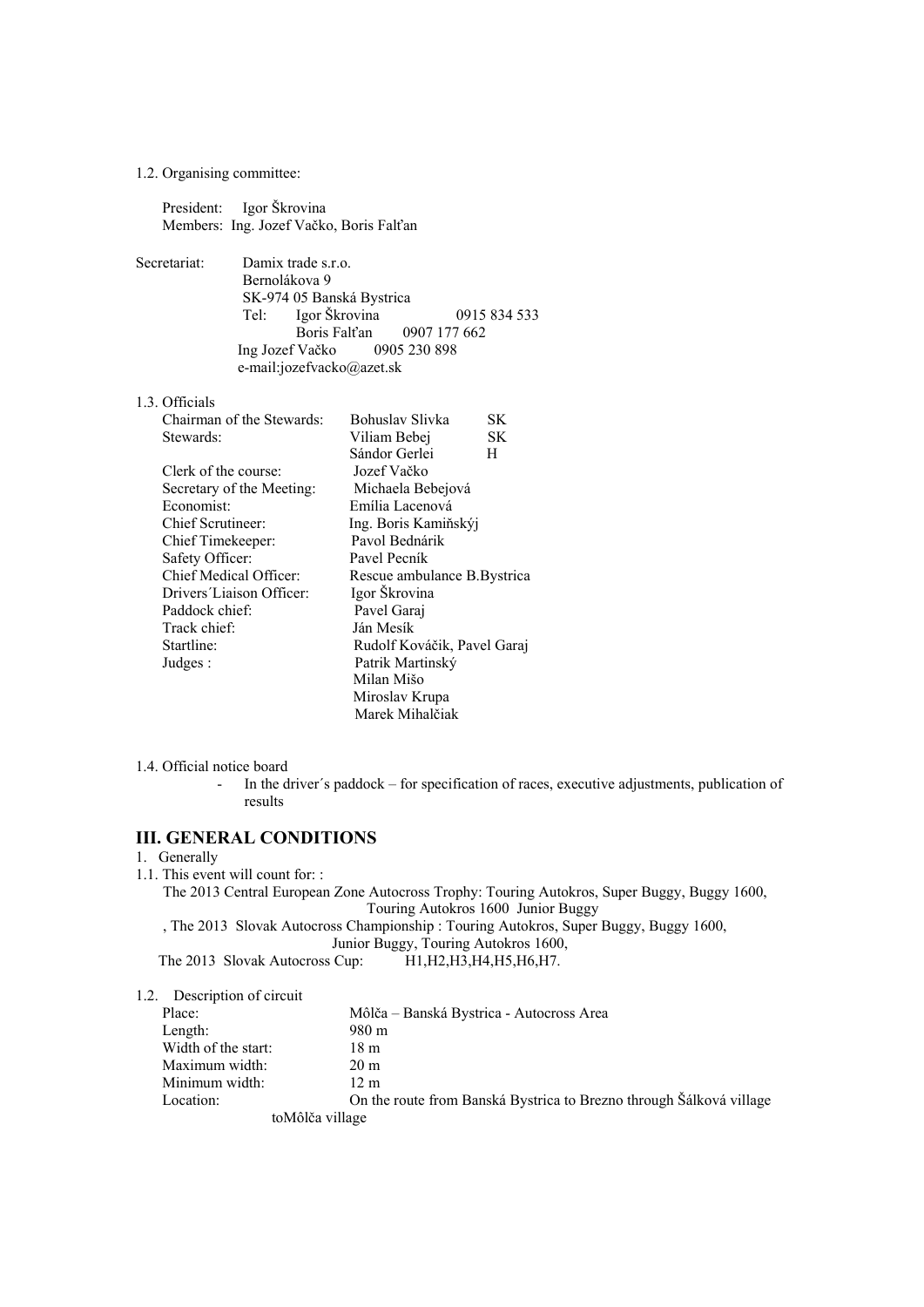- 2. Entry forms Entries<br>2.1 Anybody wishing to t
- Anybody wishing to take part in the event must send the attached entry form duly completed to the Secretariat to 17.05-2013 (24h00): Association Damix trade, Zvolenská cesta 8/D Banská Bystrica e-mail : jozefvacko@azet.sk or register on web page www.prihlaska-sams.sk
- 2.2 The starting permission for abroad is not obligatory
- 3. Entry fees

Normal fee : 100,- $\epsilon$ , Increased fee: 150,- $\epsilon$ 

The 2012 Support Race for Slovakia Autocross Cup SAP:  $40 - \epsilon$ 

All the fees will be colected during the administrative checking.

The additional fee for competitor who refuses to carry the organiser 's sponsor 's advertising: 120,- $\epsilon$ . 4. Insurance

The event is written in the SAMŠ calendar and it is insured against the driver ´s responsibility toward third parties.

### **IV. CHECKING**

1. Administrative checking

 All drivers must report to administrative checking which will be held at Administrative building – Secretary office on19.05. 2013 from 07:00 to 09:00. Drivers must submit all valid documents for 2013 year.

2 . Scrutineering

 Every car taking part at the event must be presented by the rider or his official representative to scrutineering which will be held on 19.05.2013 from 07:15 to 09:15

 No cars will be allowed to start unless it complies with the current FIA safety regulations (Appendix J) in races of CEZ and MMSR.

 Scrutineering for Support Race SAP will act in accordance with national technical regulations on the SAP 2013.

#### **V. RUNNING OF THE EVENT**

 There will be 2 official timed practices under following conditions: 6 cars, 5 laps from the enter of the first driver to the track. Each driver is obliged to participate in timed practice. Qualifications

The are 3 Heats of Qualifying and each will have 5 laps.

Only those drivers having totalised less than 21 points in two Heats will be allowed to the Finals.

. Finals

Finals will be: 7 laps.

Start.

 The start procedure begins with showing a "5seconds" board. After this, the start will be given when the green light is switched on.

The Support Race SAP are driven by sporting regulations for SAP 2013

# **VI. PARC FERME - RESULTS – PROTESTS**

1 . Parc Fermé

 Only those cars having taken part in the Finals must be brought by the drivers to the Parc Fermé immediately after the last race for which the driver qualified. The cars shall remain in the Parc Fermé for at least 30 minutes after the publication of the provisional results. In this area, it is forbidden to make any repair to the vehicle or to carry out refuelling.

2. Results

 The results will be posted a.s.a.p. on the official board after each Heat and Final. The Final's cast will be on the official board before the Finals.

3. Protest - appeals

All the protests will be lodged in accordance with the International Sporting Code.

 All the protests must be made in writing and handed to the clerk of the course or his assistant, or in their absence to any of the stewards of the meeting, together with the financial sum.